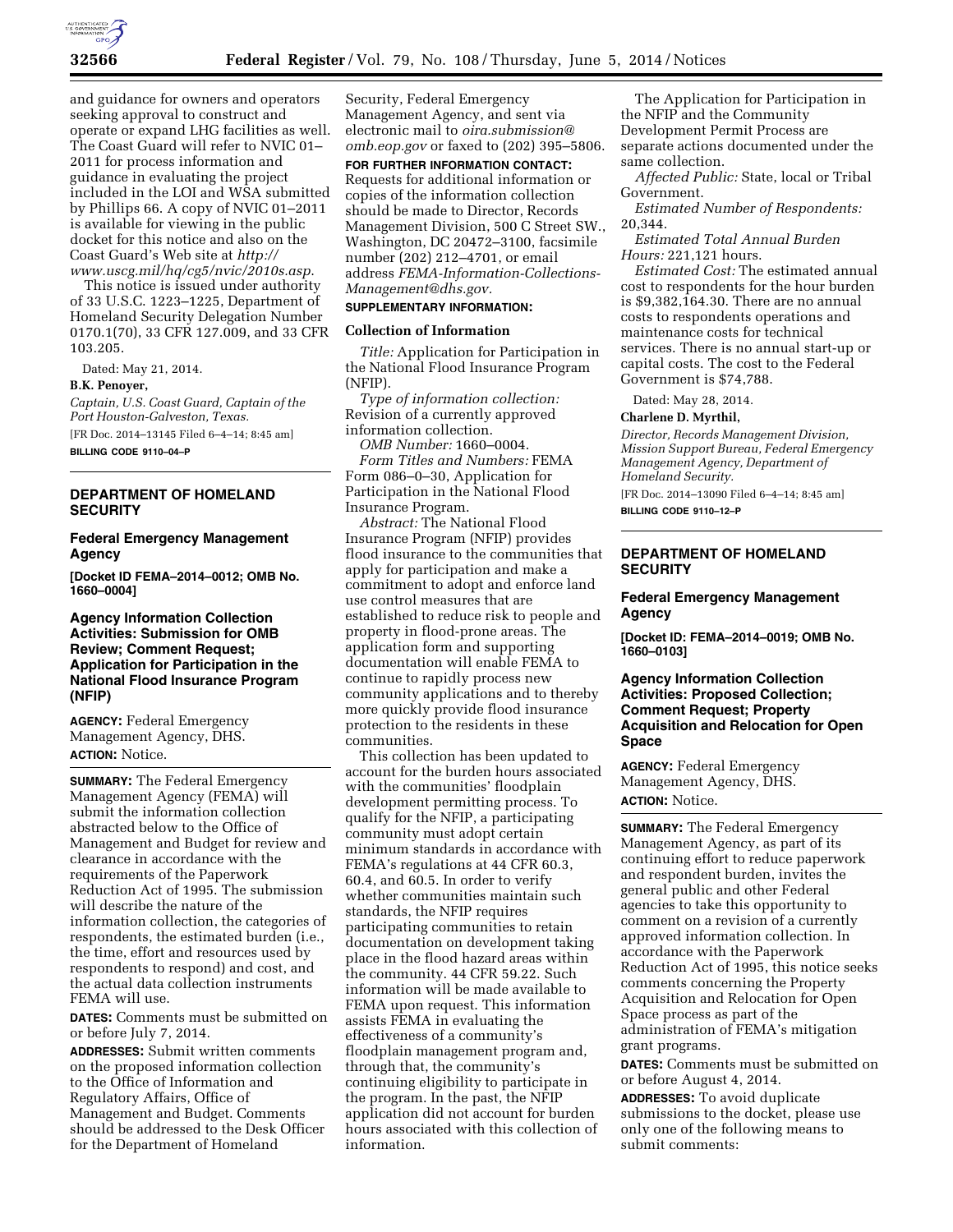(1) *Online.* Submit comments at *[www.regulations.gov](http://www.regulations.gov)* under Docket ID FEMA–2014–3–0019. Follow the instructions for submitting comments.

(2) *Mail.* Submit written comments to Regulatory Affairs Division, Office of Chief Counsel, DHS/FEMA, 500 C Street SW., Room 8NE, Washington, DC 20472–3100.

(3) *Facsimile.* Submit comments to (703) 483–2999.

All submissions received must include the agency name and Docket ID. Regardless of the method used for submitting comments or material, all submissions will be posted, without change, to the Federal eRulemaking Portal at *[http://www.regulations.gov,](http://www.regulations.gov)*  and will include any personal information you provide. Therefore, submitting this information makes it public. You may wish to read the Privacy Act notice that is available via the link in the footer of *[www.regulations.gov.](http://www.regulations.gov)* 

#### **FOR FURTHER INFORMATION CONTACT:**

Cecelia Rosenberg, Grants Policy Branch Chief, FEMA, FIMA—Risk Reduction Division, (202) 646–3321 for additional information. You may contact the Records Management Division for copies of the proposed collection of information at facsimile number (202) 646–3347 or email address: *[FEMA-](mailto:FEMA-Information-Collections-Management@dhs.gov)[Information-Collections-Management@](mailto:FEMA-Information-Collections-Management@dhs.gov) [dhs.gov.](mailto:FEMA-Information-Collections-Management@dhs.gov)* 

### **SUPPLEMENTARY INFORMATION:**

Regulations implementing Property Acquisition and Relocation for Open Space are codified at 44 CFR part 80. These regulations govern property acquisitions for the creation of open space under all of FEMA's hazard mitigation assistance (HMA) grant programs: The Pre-Disaster Mitigation program (PDM) and Hazard Mitigation Grant Program (HMGP), which are authorized under the Robert T. Stafford Disaster Relief and Emergency Assistance Act, as amended, 42 U.S.C. 5121–5207; and the Flood Mitigation Assistance Program (FMA) authorized under the National Flood Insurance Act of 1968, as amended, 42 U.S.C. 4001 *et seq.* Acquisition and relocation of property for open space use is one of the most common mitigation activities and is an eligible activity type authorized for Federal grant funds under PDM, HMGP, and FMA. FEMA HMA programs require all properties acquired with FEMA funds to be deed restricted and maintained as open space in perpetuity. This ensures that no future risks from hazards occur to life or structures on that property, and no future disaster assistance or insurance payments are made as a result of damages to that property. This extension of a currently approved collection of information is necessary to establish uniform requirements for State and local implementation of acquisition activities,

and to enforce open space maintenance and monitoring requirements for properties acquired with FEMA mitigation grant funds.

### **Collection of Information**

*Title:* Property Acquisition and Relocation for Open Space.

*Type of Information Collection:*  Revision of a currently approved information collection.

*OMB Number:* 1660–0103.

*FEMA Forms:* FEMA Form 086–0–31, Statement of Voluntary Participation for Acquisition of Property for Purpose of Open Space.

*Abstract:* FEMA and State and local recipients of FEMA mitigation grant programs will use the information collected to meet the Property Acquisition requirements to implement acquisition activities under the terms of grant agreements for acquisition and relocation activities. FEMA and State/ local grant recipients will also use the information to monitor and enforce the open space requirements for all properties acquired with FEMA mitigation grants.

*Affected Public:* State, local or Tribal Government; Individuals or Households.

*Number of Respondents:* 2,296. *Number of Responses:* 4,499. *Estimated Total Annual Burden Hours:* 11,225 hours.

#### ESTIMATED ANNUALIZED BURDEN HOURS AND COSTS

| Type of<br>respond-<br>ent                            | Form name/<br>form No.                                                                                 | No. of re-<br>spondents | No. of re-<br>sponses per<br>respondent | Total No. of<br>responses | Avg. bur-<br>den per<br>response<br>(in hours) | Total annual<br>burden<br>(in hours) | Avg. hourly<br>wage rate | Total annual<br>respondent<br>cost |
|-------------------------------------------------------|--------------------------------------------------------------------------------------------------------|-------------------------|-----------------------------------------|---------------------------|------------------------------------------------|--------------------------------------|--------------------------|------------------------------------|
| Individ-<br>uals or<br>House-<br>holds.               | Property Own-<br>ers Voluntary<br>Participation<br>Statements/<br><b>FEMA Form</b><br>$086 - 0 - 31$ . | 2,240                   |                                         | 2240                      | 1 hour                                         | 2240                                 | \$27.38                  | \$61,331.20                        |
| State,<br>Local,<br>and<br>Tribal<br>Govern-<br>ment. | <b>States Review</b><br>and Submit<br>Deed Restric-<br>tions/No Form.                                  | 56                      | 40                                      | 2240                      | 4 hours                                        | 8960                                 | \$67.73                  | \$606,860.80                       |
| State,<br>Local,<br>and<br>Tribal<br>Govern-<br>ment. | <b>State Officials</b><br>Reporting Re-<br>quirements/<br>No Form.                                     | 56                      | 0.333                                   | 19                        | 1.3(1)<br>hour<br>and 18<br>min-<br>utes).     | 25                                   | \$67.73                  | \$1,693.25                         |
| State,<br>Local,<br>and<br>Tribal<br>Govern-<br>ment. | <b>Transfer Certifi-</b><br>cation/No<br>Form.                                                         |                         |                                         |                           |                                                |                                      |                          |                                    |